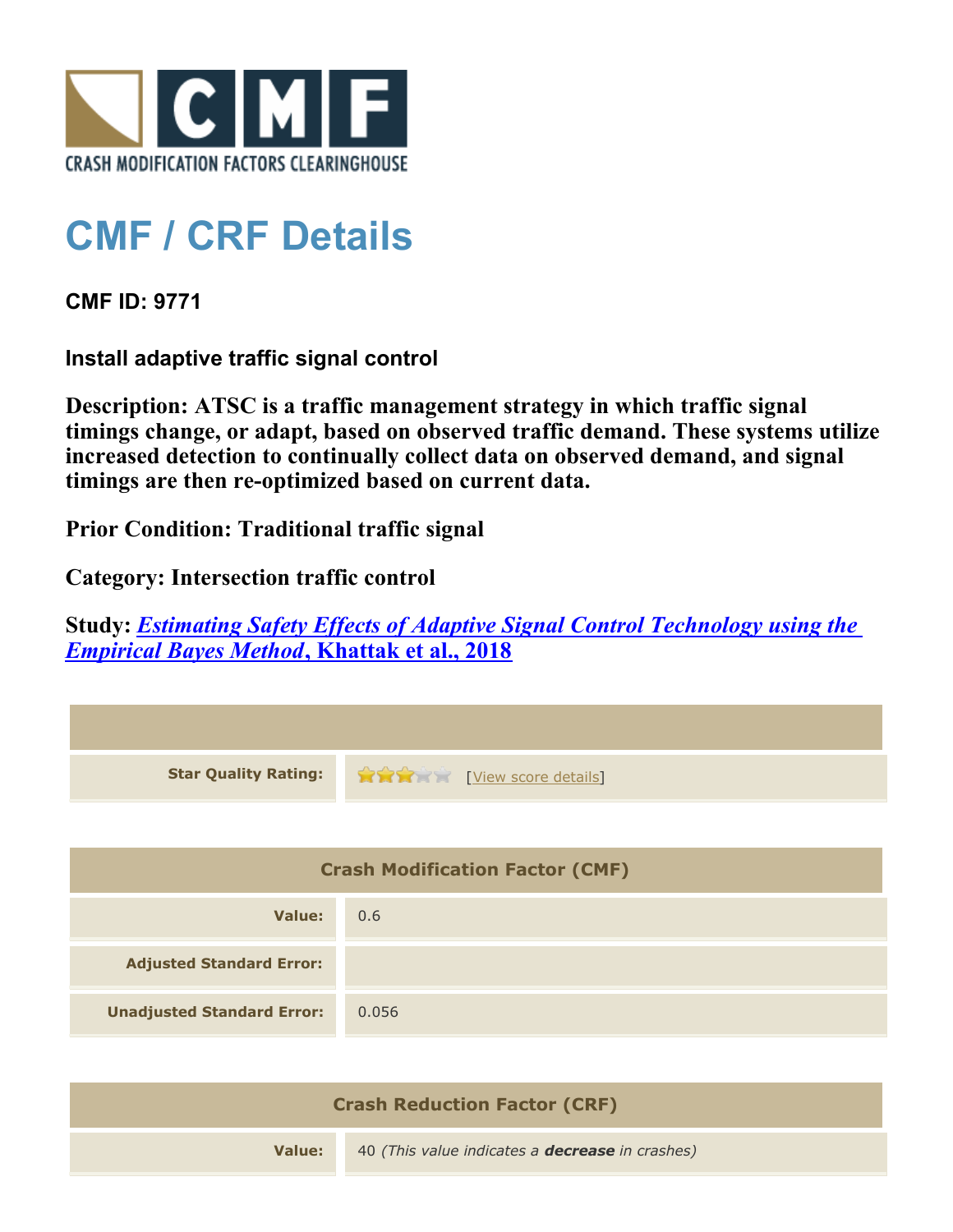**Adjusted Standard Error:**

**Unadjusted Standard Error:** 5.6

| <b>Applicability</b>                    |                                                                      |
|-----------------------------------------|----------------------------------------------------------------------|
| <b>Crash Type:</b>                      | Multiple vehicle                                                     |
| <b>Crash Severity:</b>                  | K (fatal), A (serious injury), B (minor injury), C (possible injury) |
| <b>Roadway Types:</b>                   | Not specified                                                        |
| <b>Number of Lanes:</b>                 |                                                                      |
| <b>Road Division Type:</b>              |                                                                      |
| <b>Speed Limit:</b>                     |                                                                      |
| <b>Area Type:</b>                       | Urban and suburban                                                   |
| <b>Traffic Volume:</b>                  |                                                                      |
| <b>Time of Day:</b>                     | All                                                                  |
| If countermeasure is intersection-based |                                                                      |
| <b>Intersection Type:</b>               | Roadway/roadway (not interchange related)                            |
| <b>Intersection Geometry:</b>           | $4$ -leg                                                             |
| <b>Traffic Control:</b>                 | Signalized                                                           |
| <b>Major Road Traffic Volume:</b>       |                                                                      |
| <b>Minor Road Traffic Volume:</b>       |                                                                      |

| <b>Development Details</b>      |            |  |
|---------------------------------|------------|--|
| <b>Date Range of Data Used:</b> |            |  |
| <b>Municipality:</b>            | Pittsburgh |  |